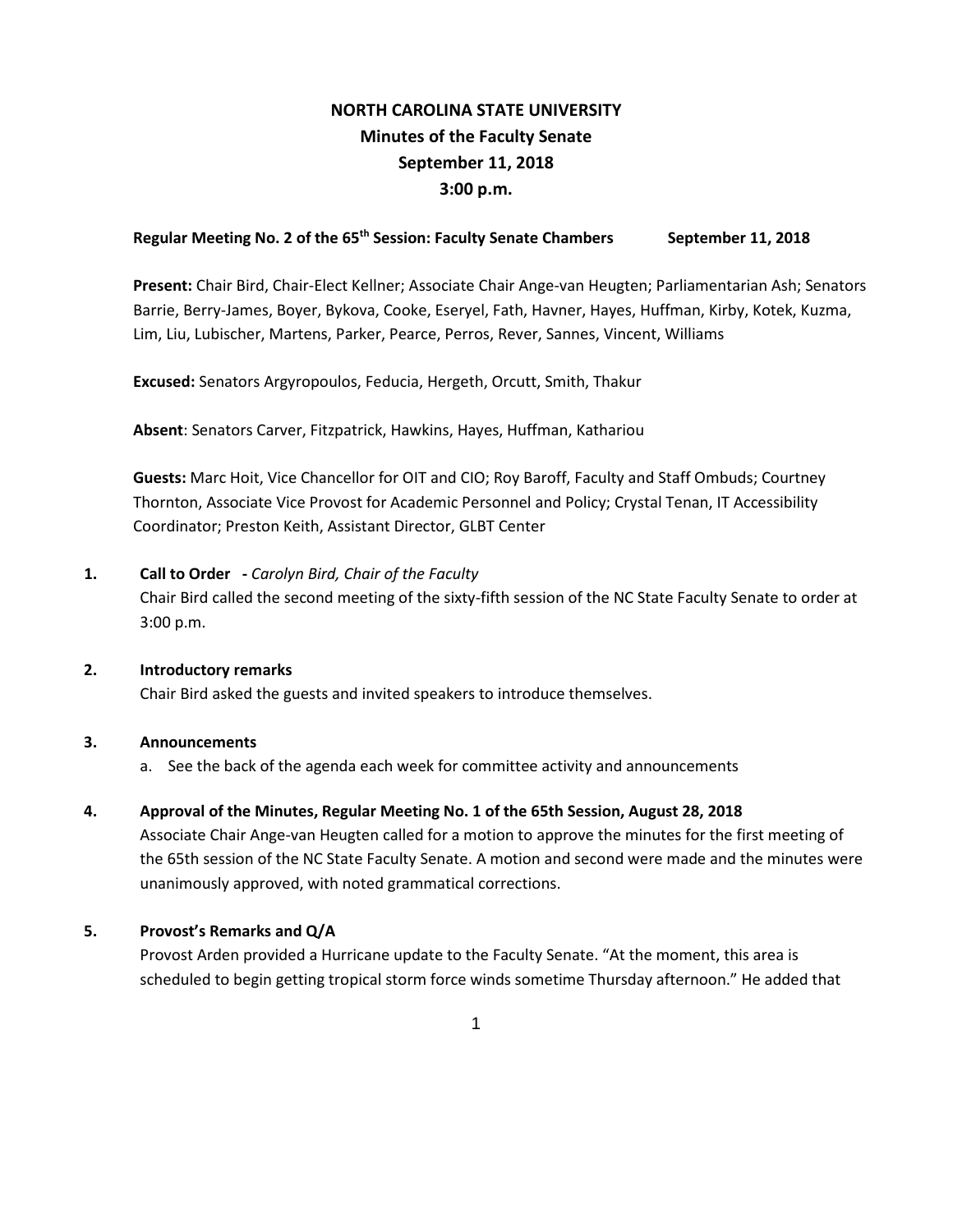this depends on how much the Hurricane slows down as it approaches the coast.

Provost Arden stated that landfall would likely be somewhere north of Wilmington around 8:00 a.m. on Friday morning, so the worst of the storm will be on Thursday night and during the day on Friday. He added that how much rain we get will really depends on how quickly the hurricane moves and the path.

Provost Arden reported that on Monday, the University announced that at 5:00 p.m. on Wednesday we would go to Condition 2 status for employees, and cancel all classes that begin at 5:00 p.m. "We kept reviewing it through the day, and we have moved that up a little, not because we think it's going to strike earlier, but because we are going to Status 1 at noon tomorrow, switching over to a Status 2 at 5:00 p.m. We are now canceling any classes that begin after 12 noon tomorrow." He added that they are doing this because they wanted to give a good 24 hours for those students who want to leave the campus. He stated that some parents who are being evacuated from the coast have contacted the University and wish to pick up their kids on their way to where they are evacuating to. "The bottom line is that people just need to make the right decisions for them. They don't need to be bound by the fact that we said noon or we said 5:00 p.m."

Provost Arden then continued, "Campus is going to be one of the safest places to be." He added that the University is on a primary electricity feed, which is very resilient. He stated that we have a back-up power supplies for Fountain Dining and other locations. "If there's anywhere in Raleigh that has a reasonably secure power supply, it's going to be here on campus. Dining services has gone to a lot of trouble to stock up on food; they have tractor trailers coming in and they are thinking through being able to provide hot meals on site until Friday, and then having meals that not only students, but staff or mandatory employees, could take with them as well."

### *Parliamentarian Ash:* Is all of that being communicated?

Provost Arden responded that the University is communicating via email that has gone out to employees providing information and updates. He added that they would not come out with a statement telling students to stay on campus.

*Parliamentarian Ash:* In terms of University Dining and what they are doing?

Provost Arden responded, yes, that is all on the Emergency Preparedness website, which has links off the main NC State webpage.

*Senator Lubischer:* We were hearing from students yesterday that they didn't know what to do. They were asking faculty for advice. Is there some sort of message from residence halls?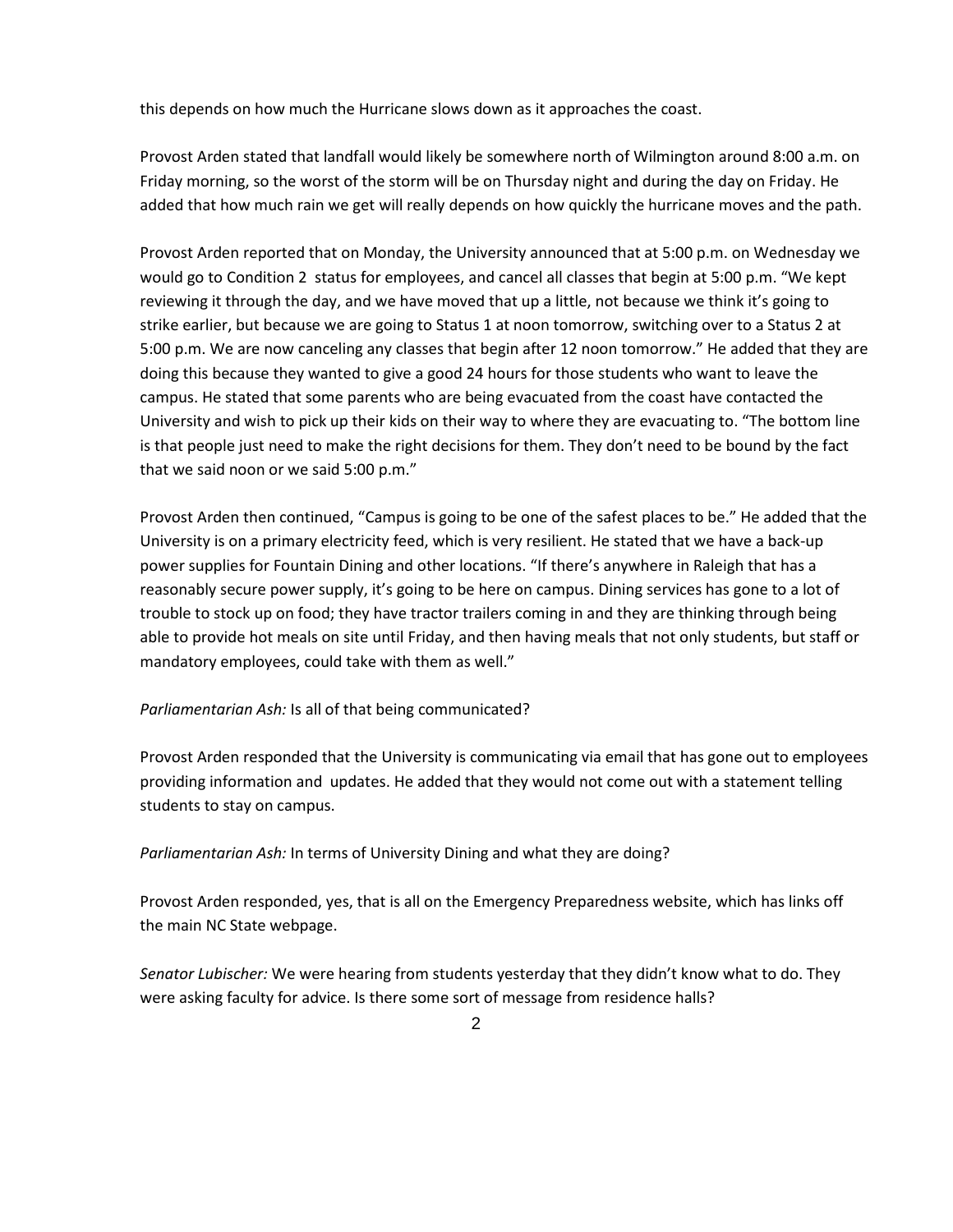Provost Arden responded that if they looked at what was sent out they would see that information.

*Senator Lubischer:* They were asking what do I do with their car, will I get ticketed if I park in a space without a sticker, will they enforce tickets – that sort of thing.

Provost Arden responded that it may not be possible to put everything on a memo that is going out, but there are links off the home page for all of this information. He added that he cannot guarantee that we will keep power and be able to feed everybody, but he has a pretty strong assurance that this is the case. "If I was a student in one of our residence halls, it would probably be one of the safest places to be."

*Senator Berry-James:* Are department chairs being told to shut the operation down at noon tomorrow or is there an expectation that if we have faculty meetings that we will just carry on?

Provost Arden responded that this information is included in the description of status 1 and status 2 and status 3. "In the messages that go out, there are links to those so it's very clear that under status 1, mandatory employees are to be here and non-mandatory employees should make an effort to be here; otherwise, if you need to be away then go do whatever is necessary for your own personal safety." He added, "Under status 2, only mandatory employees have to be here and non-mandatory employees should not be on campus. You are not supposed to be on campus if you're a non-mandatory employee, after 5:00 p.m. tomorrow." He stated that faculty are not classified as mandatory employees.

Provost Arden continued by stating that sometimes faculty get the wrong message and show up for meetings, so just make sure to look at the information to understand it clearly or contact Dave Rainer's team. Provost Arden complimented Dave Rainer and his team for all they do to take care of our campus. "There has been a huge amount of planning to go into this." He added that we are in reasonable shape, but that this is a very significant event. "There are some saying that this may be the strongest Hurricane to have a direct hit on North Carolina in 60 years." He added that everyone should do what is necessary for your and your family's personal safety and wellbeing.

Provost Arden added that the coast is going to get hit really hard, with 6-12 foot storm surges and a lot of rain. "As you remember from Hurricane Matthew, all of that inland rain makes its way into the rivers and so peak river flooding is often two to four days down the road." He added that we are going to have to watch this carefully.

*Senator Eseryel:* What is the policy on online courses? Should we cancel the modules that are due next Tuesday at midnight?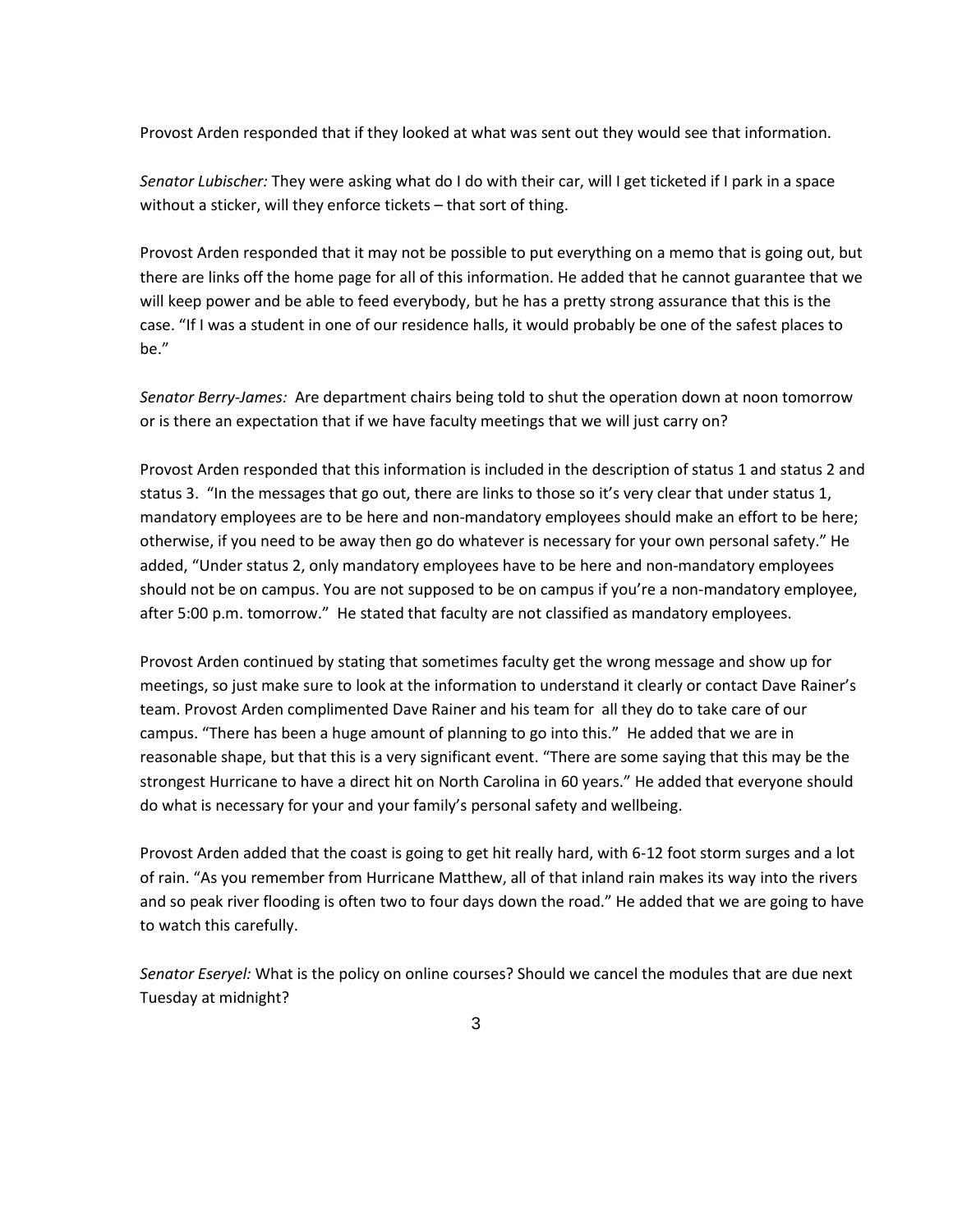Provost Arden responded that the concept with academic continuity is that you flip the switch, go online, and everything is good. "That works as long as you've got electricity. If you don't have electricity, you're going to be looking at a blank screen." Provost Arden added that this is very hard to predict because there will likely be significant power outages so it is highly likely we are going to have to alter that timeline. "I would be very surprised if we don't have significant power outages Friday, Saturday and possibly Sunday as well."

*Senator Fath:* For students asking about parking, Transportation has good stuff on their website.

*VC Hoit:* The NC State website has an emergency site that connects to every source. This website will tell about the dining halls that are open and what hours, it will tell about the residence halls, it will tell about power, about students being allowed to park in the decks to protect their cars. The main site is the place to go – go to the main site and it is right there on a huge black banner. This is always the case.

Provost Arden added that there will be a large number of staff on campus throughout the event police, facilities, dining. The University will house the staff and will be responsible for their meals. He added that this has been a huge effort on behalf of Dave Rainer's staff and others too.

*Senator Parker:* Our building, Nelson Hall, has a reputation for leaking. Do you do building checks when this type of thing is going on?

Provost Arden responded yes, facilities will be there to monitor and respond. "Doug Morton is very concerned about that. We have several older buildings that flood and some of them have very expensive equipment in them as well. We are very aware of that, and we are very concerned about it."

*Senator Berry-James:* My office leaks and I cannot promise that I will come out tomorrow. My office has a history of leaking. Who should I contact?

Provost Arden responded that she should contact facilities and Doug Morton.

*VC Hoit:* If you have leaks, go ahead and put plastic bags over your computer when you leave your office tomorrow – make it safe.

*Senator Ash:* Once classes resume and the University is back open, will there be a message from you?

Provost Arden responded that yes, he has a similar memo that was sent out after Hurricane Matthew. He added that he is expecting faculty to be very flexible during this time. The memo that he will send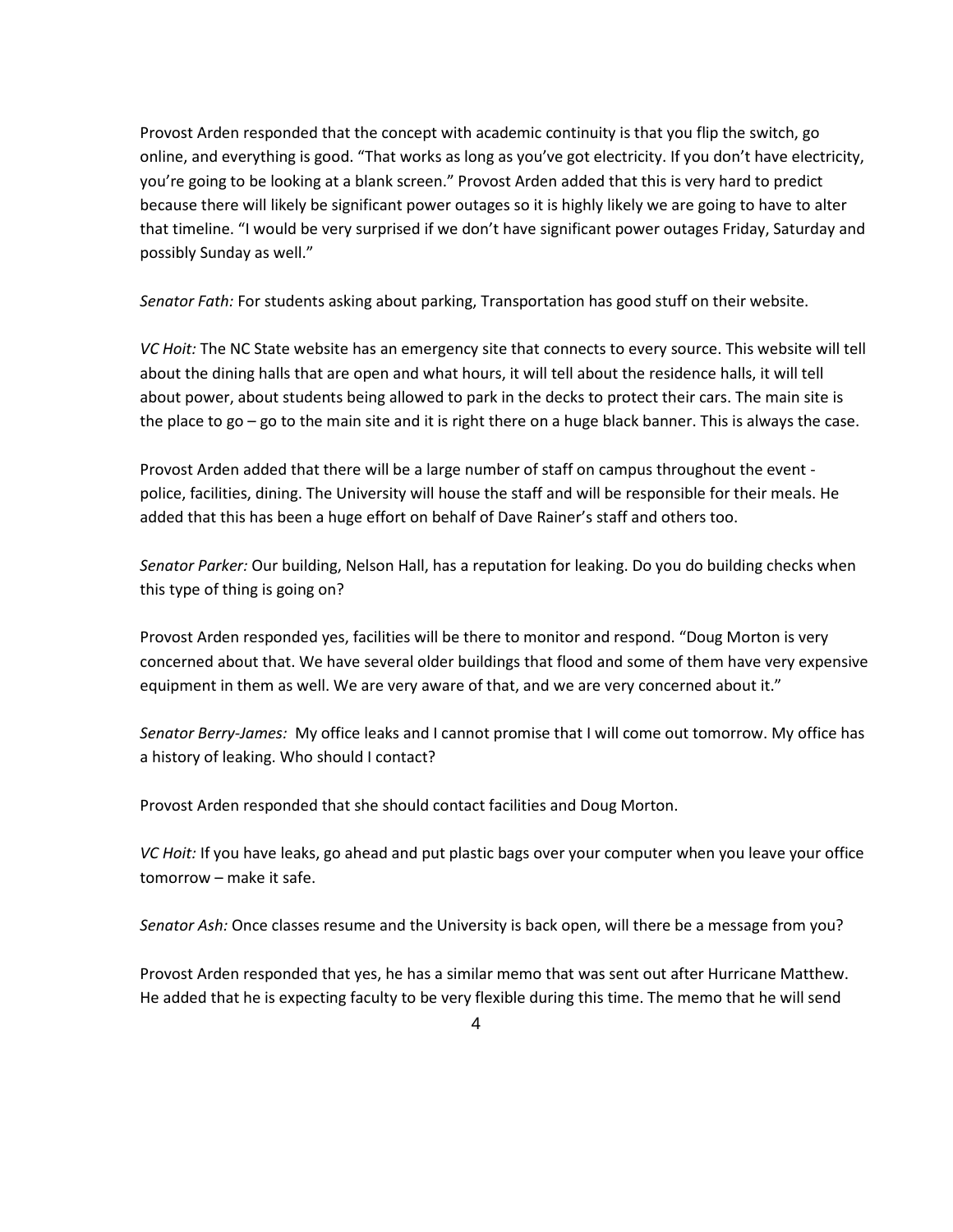will ask the faculty for flexibility.

*Chair-Elect Kellner:* And athletics and athletic travel?

Provost Arden responded that the football game has been canceled on Saturday, along with several other big events in the area.

*Senator Perros:* Remember the HR review last year? Can you give us an update on that report?

Provost Arden responded that he will rely on Marie Williams to come back to Faculty Senate to do the follow-through on that. She is scheduled to speak to the Faculty Senate on September 25<sup>th</sup> regarding her recommended proposals for the fairly significant changes in HR. He added that the follow-up on the Faculty Equity study would be presented by Katharine Stewart on October 9<sup>th</sup>.

# **6. Campus IT Accessibility**

# *Crystal Tenan, IT Accessibility Coordinator*

*Contact Information: Email* [cltenan@ncsu.edu](mailto:cltenan@ncsu.edu) Phone 919 513 4087 Background: University IT Accessibility Coordinator Crystal Tenan will give a brief overview of IT accessibility resources available for faculty members to make their course materials accessible, including the Captioning Grant, workshops and online training. She will also provide some basic accessibility tips and tools.

Ms. Tenan spoke to the Faculty Senate and reviewed available accessibility resources. She highlighted the captioning grants program, which provides funds for materials for NC State classes to be captioned. She explained that if there is a student who has a disability or a need for captioning, or if you want to be proactive in captioning class materials, this is a program that provides those funds. She encouraged the faculty to contact her office to get more information and to get set up and started.

Ms. Tenan also spoke about the IT Accessibility resources that her department provides. "We provide workshops, we do trainings, I will come and talk to your department, I'll do individual departmental workshops if you want."

Ms. Tenan added that her office is ready to work with faculty and would welcome the opportunity to visit individually or as a department unit. She expressed her appreciation for the time given to her in the meeting to highlight this important topic.

Please see the link below and on the Faculty Senate website for additional information here: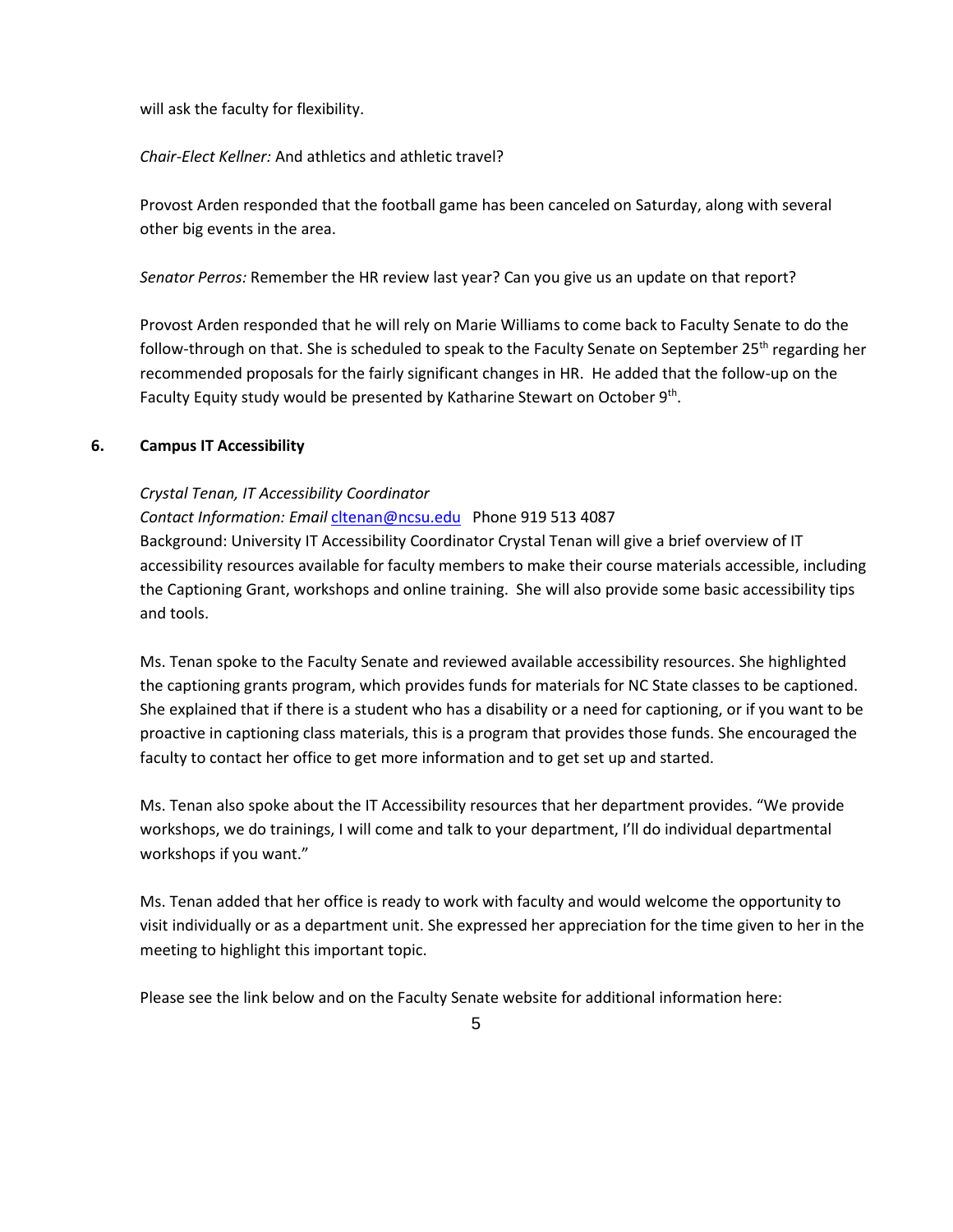# <https://facultysenate.ncsu.edu/files/2018/09/Campus-IT-Accessibility-Handouts.pdf>

And the IT Accessibility website here:

# <https://accessibility.oit.ncsu.edu/>

### **7. GLBT Advocate Program**

# *Preston Keith, Assistant Director, GLBT Center*

Background: Senators will be introduced to the GLBT Advocate Program designed to create a visible network of support and resources for students, faculty and staff as members of the NC State community.

Mr. Keith thanked the Faculty Senate for the time to provide information about this program. He also provided some background regarding the GLBT Center, including a general overview of the Center:

**The mission of the NC State GLBT Center is to engage, develop, and empower members of the gay, lesbian, bisexual, and transgender communities and their allies. In order to fulfill that mission, we**

- Help students connect to form social support networks.
- Offer identity-based and health-related information and resources.
- Consult with students individually and collectively on issues related to personal identity and academic success.
- Refer students to a wide variety of resources on campus and in the local community.
- Provide professional and leadership development opportunities.
- Host educational events and programs.

Mr. Keith also provided information regarding what is offered in the GLBT Center and the resources and services that are available for students, as well as the center's signature events. He explained that there has been a lot of growth in the engagement of students with these events.

Mr. Keith then spoke about the GLBT Advocate Program and provided an overview. He explained that the program serves as a visible network of support and resources for the campus community so that the community will know that there are people on campus who are committed to learning more about the experiences of GLBT-identified people and are committed to engaging and supporting this community through strategies to best support them.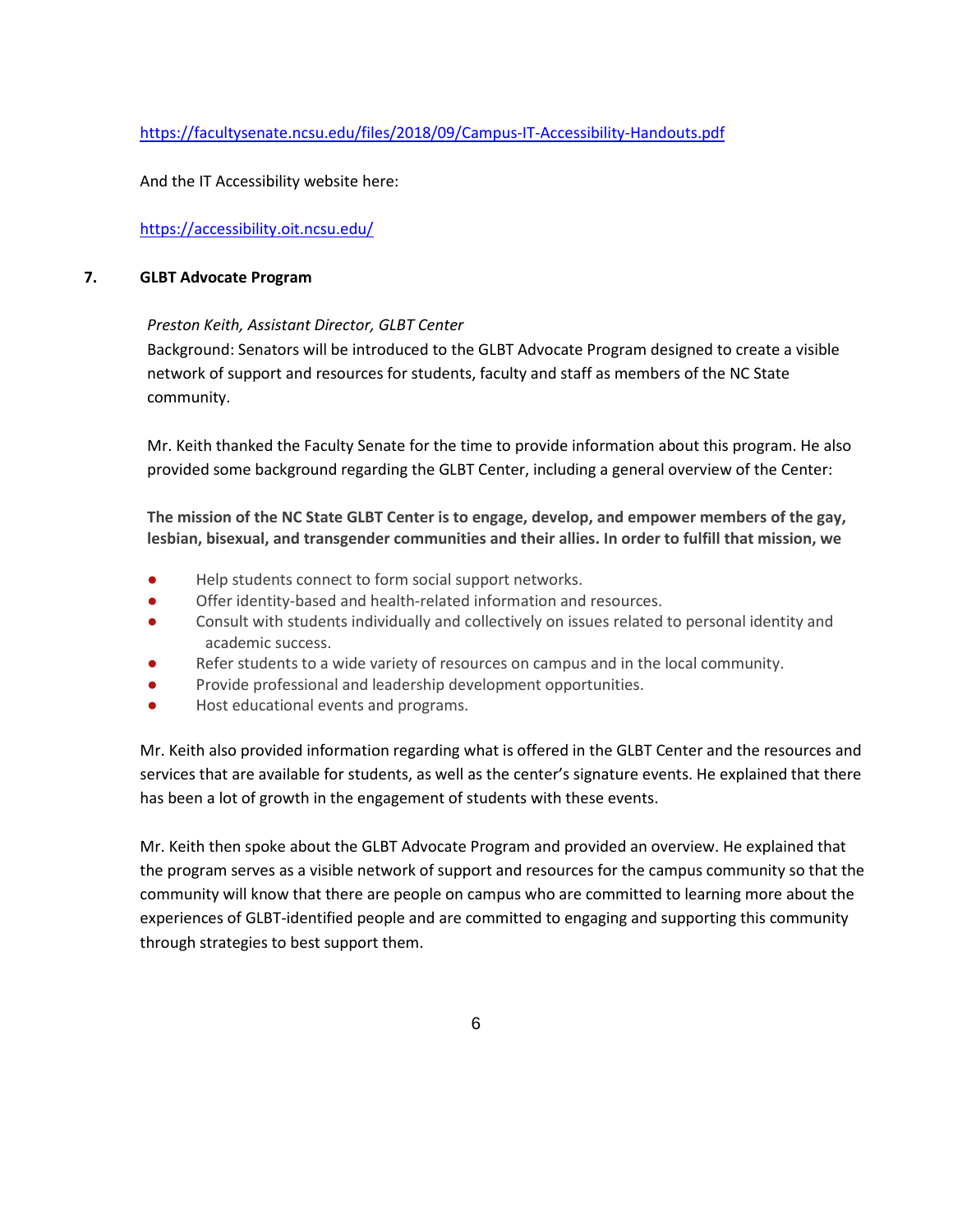### **Program Description**

- The GLBT Advocate Program is a continuing education and engagement program for faculty and staff.
- The program is designed to provide participants with ongoing opportunities to learn and show their support as allies and advocates of the GLBT community.
- Through taking an intersectional look at the incredibly diverse GLBT community, participants gain a stronger understanding of gender and sexuality, beyond our Project SAFE and Trans 101 workshop.

# Please see the full presentation here and on the Faculty Senate website at:

[https://facultysenate.ncsu.edu/files/2018/09/GLBT-Advocate-Program-Presentation-to-Faculty-Senate-](https://facultysenate.ncsu.edu/files/2018/09/GLBT-Advocate-Program-Presentation-to-Faculty-Senate-9_11_18-FINAL.pdf)[9\\_11\\_18-FINAL.pdf](https://facultysenate.ncsu.edu/files/2018/09/GLBT-Advocate-Program-Presentation-to-Faculty-Senate-9_11_18-FINAL.pdf)

### **Questions and Discussion**

*Senator Bartlett:* Are there any events on Centennial Campus?

Mr. Keith responded that they have had that request a lot but it has proven to be difficult to get to Centennial Campus. He stated that they would love to come there and if they receive invitations, they would certainly welcome them and would happily do some workshops there.

*Senator Kuzma:* Why is it the GLBT Center and why isn't the "Q" a part of your name?

Mr. Keith responded, "The GLBT Center was created a few months after the LGBT Center of Raleigh was created, and we didn't want there to be any confusion when folks were looking for resources. So at the time, it was listed as the GLBT Center so folks wouldn't be confused." He added that the "Q" is not listed currently on there but there have been conversations about ways to be more inclusive with our name. They are still having those conversations.

*Senator Fath:* I just wanted to say thank you for sharing this and for adding the Lunch and Learn. I didn't know this was an option. It can be challenging after hours.

Mr. Keith responded that they did the Lunch and Learn because there are so many advocates who wanted to share in this. This creates an avenue and a space to share that information. "We don't want to seem like we are the only people holding all the knowledge, because you all have knowledge too. We